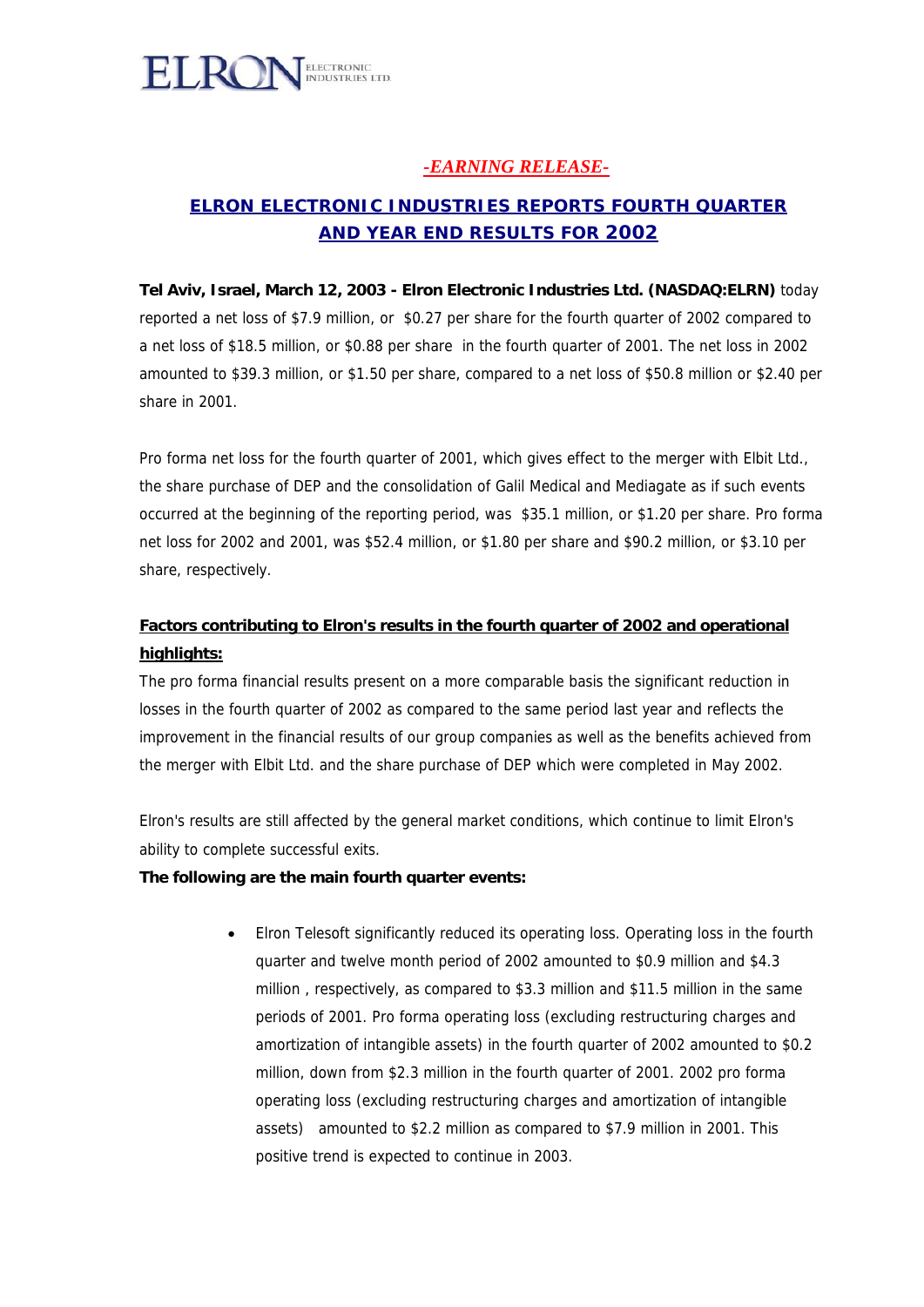

• Elbit Systems (Nasdaq: ESLT), in which Elron holds 20%, increased its revenues in the fourth quarter of 2002 as compared to fourth quarter 2001 by 6% to \$238.3 million and posted net income of \$13.1 million as compared to \$ 7.7 million in the fourth quarter of 2001.

In the fourth quarter, Elron sold 380,000 shares, (approximately 1% of Elbit System's share capital ) and recorded a gain of approximately \$1.8 million.

• Given Imaging (Nasdaq: GIVN) in which Elron directly and indirectly holds 18%, recorded revenues of \$9.0 million in the fourth quarter and \$28.9 million in the twelve month period of 2002 . Losses in the fourth quarter decreased to \$3.7 million from \$4 million in the third quarter. By year end 2002, cumulative deliveries of the Given Diagnostic System reached more than 1,000 and approximately 30,000 capsules have been sold to date. Given Imaging expects its revenues for 2003 to increase approximately 100% over 2002 revenues of \$28.9 million and to reach breakeven and achieve sustainable profitability in the second half of 2003.

### **Liquidity and Shareholders Equity**

At December 31, 2002, Elron and Elbit had cash and other liquid investments of approximately \$94.1 million. Bank loans to wholly owned subsidiaries amounted to \$69.7 million. Elron's financial position enabled continued investments and, in 2002, Elron invested approximately \$29.5 million in its group companies and in new investments as compared to approximately \$19.8 million in 2001. Shareholders' equity at December 31, 2002, was \$266.5 million, which represents 65% of Elron's total assets.

" In 2002, we continued our intensive efforts to strengthen Elron. We successfully merged our two group holding companies, Elbit Ltd and DEP into Elron, invested and increased holdings in our promising private holdings, completed private placements in some of our privately held group companies, and expanded our holdings by entering a new field, amorphous metals through our investment in Advanced Metal Technology," said Doron Birger, Elron's President and CEO.

 "The reduction in our losses in the fourth quarter as compared to same period last year reflects the success of many of our group companies in improving their operating results. In addition, we are seeing the benefits from the merger with Elbit Ltd. and DEP, by achieving more than \$5 million in annualized cost savings as a result of combining Elron's and Elbit's headquarters. We begin 2003 with a strong balance sheet and sufficient cash resources to enable us to foster growth in our group companies, " Mr. Birger concluded.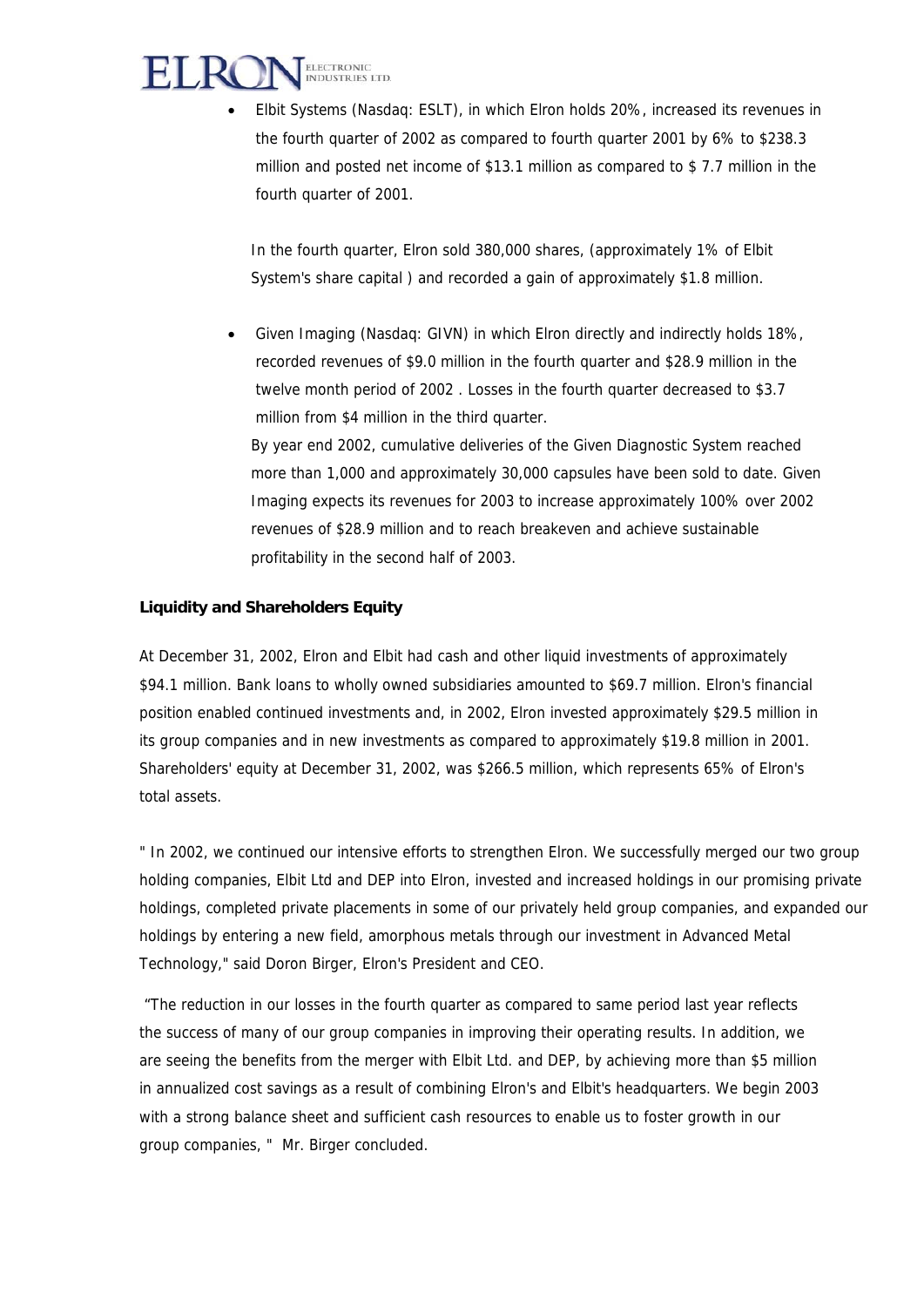

Investors may access Elron's fourth quarter financial report and management report on the company's web site: [www.elron.com](http://www.elron.com/)

#### **Conference call details:**

**Thursday, March 13, 2003 10:00a.m. (EST); 05:00 p.m. Israel**

#### Dial in numbers:

**In the US: (866) 527-8676 or (866)-485-2399**

**In the UK: 0(800)-917-4613**

#### Other **Israel & International Participants: 972-3-9180610**

For your convenience, a **replay of the call** will be available starting one hour after the call ends for a period of 24 hours. To access the replay please dial **(866) 500-4965 (US), (972-3) 925-5948 (Israel) and 0-800-169-8104 (UK).** 

*Elron Electronic Industries Ltd. is a multinational high technology holding company based in Israel. Through affiliates, Elron is engaged with a group of high technology operating companies in the fields of advanced defense electronics, communication, software, information technology, medical devices, semiconductors and amorphous metals.* **For further information, visit** *[http://www.elron.com](http://www.elron.com/)*

#### **Contact:**

| Tal Raz                          | Marilena LaRosa          |
|----------------------------------|--------------------------|
| Elron Electronic Industries Ltd. | The Anne McBride Company |
| Tel. 972-3-6075555               | Tel: 212-983-1702        |
| raz@elron.net_                   | mlarosa@annembride.com   |

*Any statements in this press release that may be considered forward-looking statements are subject to risks and uncertainties that could cause actual results to differ materially. Actual results may differ from such forward-looking statements due to the risk factors discussed in periodic reports filed by the Company with the Securities and Exchange Commission, which the Company urges investors to consider.* 

Tables to follow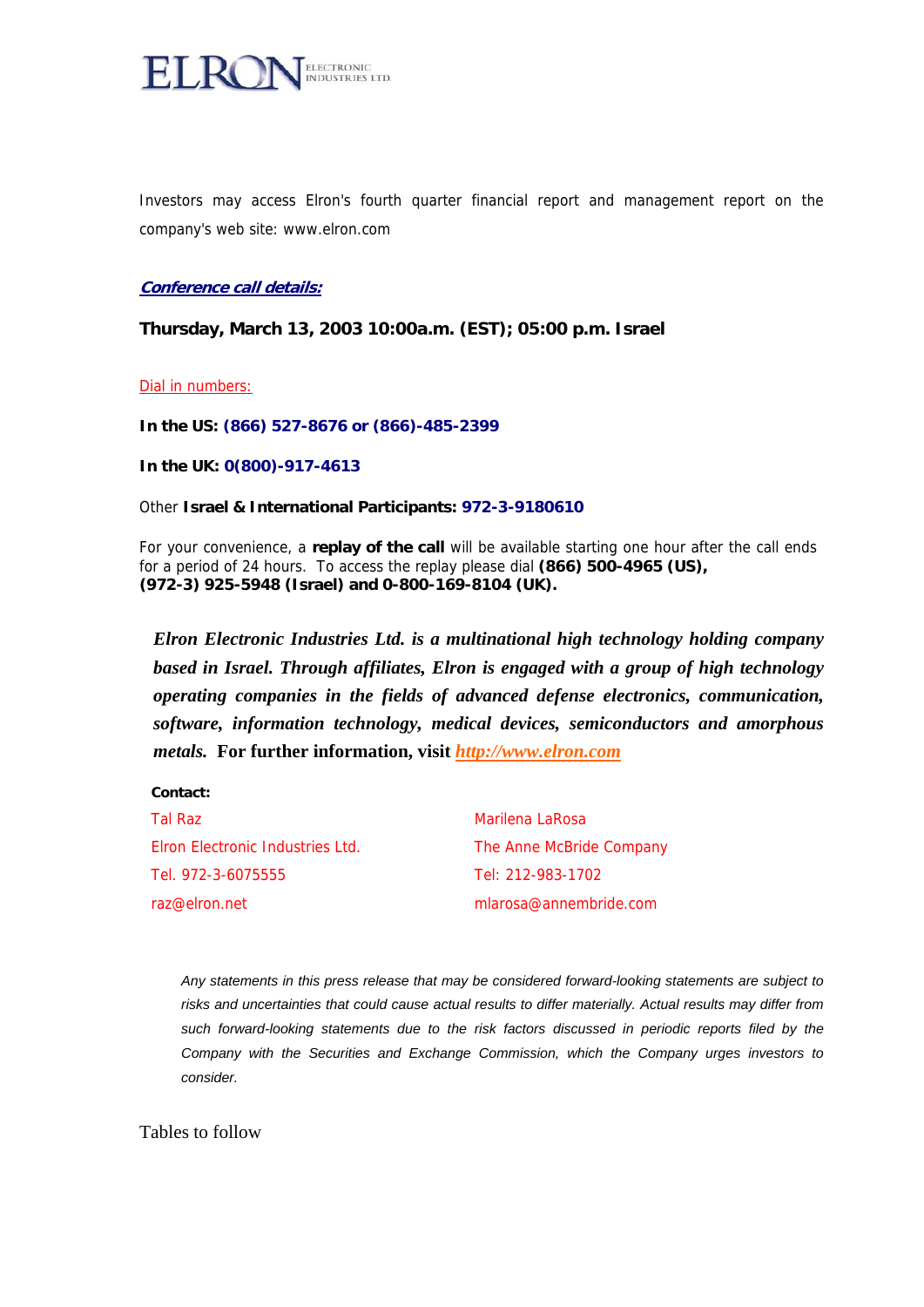

## **CONSOLIDATED BALANCE SHEETS**

(In thousands of U.S. Dollars)

|                                                                                     |           | December 31 |              |         |  |  |
|-------------------------------------------------------------------------------------|-----------|-------------|--------------|---------|--|--|
|                                                                                     |           | <u>2002</u> | $2001$ $(*)$ |         |  |  |
|                                                                                     | (Audited) |             |              |         |  |  |
| <b>ASSETS</b>                                                                       |           |             |              |         |  |  |
| <b>Current Assets:</b>                                                              | \$        | 87,044      | \$           | 106,361 |  |  |
| Long-term assets:                                                                   |           |             |              |         |  |  |
| Investments in affiliated companies<br>Investments in other companies and long-term |           | 131,256     |              | 162,260 |  |  |
| receivables                                                                         |           | 97,158      |              | 7,504   |  |  |
| Long-term debentures and deposits                                                   |           | 28,928      |              | 22,127  |  |  |
| Deferred taxes                                                                      |           | 2,990       |              | 973     |  |  |
| Severance pay deposits                                                              |           | 2,262       |              | 2,313   |  |  |
| Total long - term assets                                                            |           | 262,594     |              | 195,177 |  |  |
| Property and equipment, net<br>Other assets:                                        |           | 11,576      |              | 4,971   |  |  |
| Goodwill                                                                            |           | 21,538      |              | 8,833   |  |  |
| Other intangible assets                                                             |           | 18,577      |              | 10,968  |  |  |
|                                                                                     |           | 40,115      |              | 19,801  |  |  |
| <b>Total assets</b>                                                                 | \$        | 401,329     | \$           | 326,310 |  |  |
|                                                                                     |           |             |              |         |  |  |

### LIABILITIES AND SHAREHOLDERS' EQUITY

| <b>Current Liabilities</b>                 | \$<br>55,253 |          | \$ | 30,452  |  |  |
|--------------------------------------------|--------------|----------|----|---------|--|--|
| Long-term loans from banks and others      |              | 49,389   |    | 51,808  |  |  |
| Accrued severance pay and retirement       |              |          |    |         |  |  |
| obligations                                |              | 2,921    |    | 3,914   |  |  |
| Deferred taxes                             |              | 23,650   |    |         |  |  |
| Other                                      |              | 414      |    | 383     |  |  |
| Long-term liabilities                      |              | 76,374   |    | 56,105  |  |  |
| Minority interests                         |              | 3,185    |    | 1,040   |  |  |
| Shareholders' equity:                      |              |          |    |         |  |  |
| Ordinary shares                            |              | 9,572    |    | 9,567   |  |  |
| Additional pain- in capital                |              | 267,482  |    | 165,680 |  |  |
| Accumulated other comprehensive income     |              | 7,529    |    | 42,231  |  |  |
| Retained earnings (defecit)                |              | (18,066) |    | 21,235  |  |  |
| Total shareholders' equity                 |              | 266,517  |    | 238,713 |  |  |
| Total liabilities and shareholders' equity | \$           | 401,329  | S  | 326,310 |  |  |

(\*) Restated